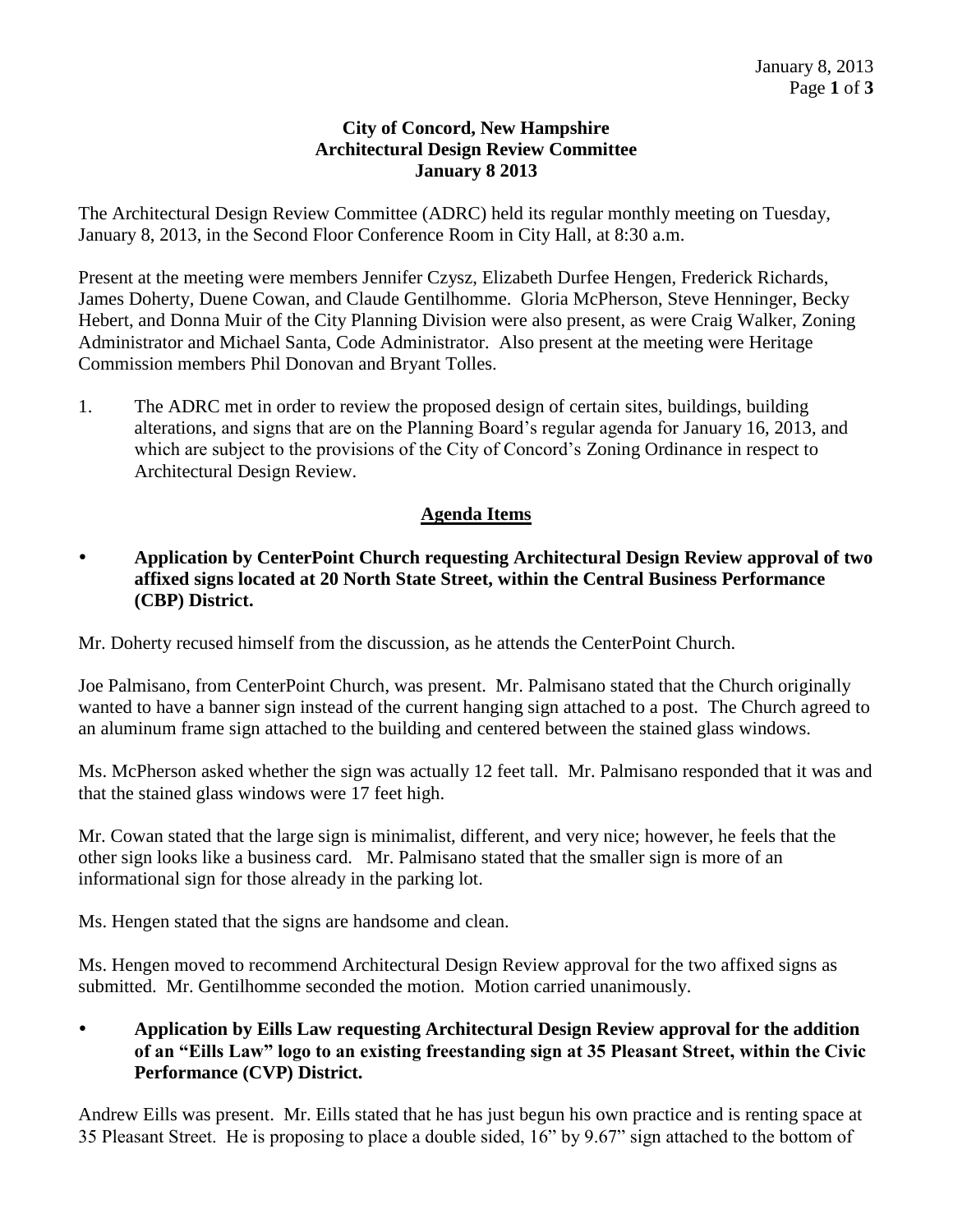an existing sign. Mr. Eills stated that most of his clients do not come to his office and he is not intending the sign to garner business from those passing by. He originally planned to attach the double sided sign to the bottom panel on the existing sign, but is unable to, according to AMI Graphics in Portsmouth. AMI Graphics informed him that the best want to mount the sign is to have two separate signed affixed on both sides with a board attached to the existing sign. Mr. Eills suggested that the two signs could be filled to look like a single sign. He explained that the color on the graphics was not correct and that the actual color is a dark blue. Mr. Eills passed around a business card showing the correct color.

Mr. Doherty asked how far from the ground the bottom of the sign was. Mr. Eills responded that it was about 16 inches, and that he understood that he would have to remove any snow from under and around the sign in order for the sign to remain visible.

Mr. Gentilhomme suggested that the proposed sign looks like an afterthought and suggested that the sign panel span the width between the two posts on the existing sign. Mr. Eills responded that he would work with the landlord to redesign the sign. Ms. Hengen suggested that the sign could mimic the graphics on Mr. Eills' business card, with the logo on the left and writing on the right. She stated that the panel should be the dark blue color with white lettering.

Mr. Gentilhomme moved to recommend Architectural Design Review approval for the sign, with the sign reconfigured as a horizontal panel, with a dark blue panel and white lettering, and no border. Mr. Richards seconded the motion. Motion carried unanimously.

Mr. Henninger requested that Mr. Eills provide the Planning Division with revised graphics by the end of the week so the revised design could be submitted to the Planning Board for their review and approval at the January meeting.

 **Application by Radio Shack requesting Architectural Design Review approval of a replacement affixed sign at 96 Fort Eddy Road, within the Gateway Performance (GWP) District.** 

Tim Sullivan, from Barlo Signs, was present on behalf of the applicant. Mr. Sullivan said that Radio Shack has changed their logo colors. He explained that the channel letters will remain and the existing neon will be replaced with red LEDs.

Ms. Hengen moved to recommend Architectural Design Review approval of the replacement affixed sign as submitted by the applicant. Mr. Richards seconded the motion. Motion carried unanimously.

 **Application by Village Street Garage requesting Architectural Design Review approval of two new affixed signs at 336 Village Street, within the Central Business Performance (CBP) District.** 

Mr. Henninger explained that the application is for an affixed sign on the roof and an affixed sign on the eve.

Christopher Browher and Andrew Hodgkins, from United Sign Associates, were present on behalf of the applicant.